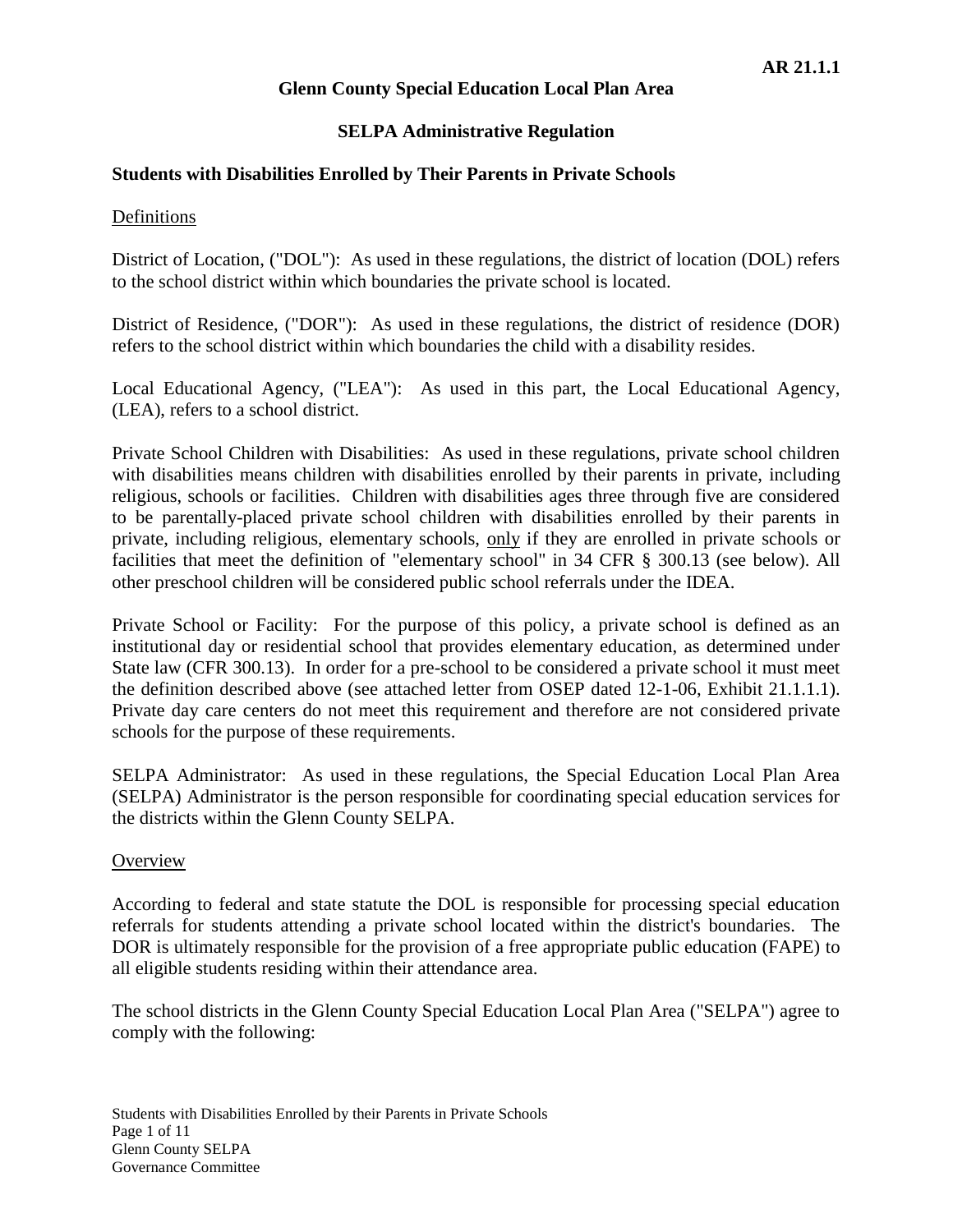# **SELPA Administrative Regulation**

The DOL shall locate, identify and assess all private school children with disabilities, including religiously affiliated school age children, ages three (3) through twenty-one (21), who have disabilities and are in need of special education and related services attending private school.

The DOR will offer a Free and Appropriate Public Education (FAPE) to all children ages three (3) through twenty-one (21) with disabilities, enrolled by their parents in private schools, including religious schools, who are determined to be eligible for special education services.

## Consultation

The SELPA Administrator and representatives from the districts where private schools are located shall consult with private school representatives and representatives of parents of parentally-placed private school children with disabilities annually regarding the design and development of special education and related services for the children, regarding:

- 1. The Child-Find process and how parentally-placed private school children suspected of having a disability, can participate equitably and how parents, teachers, and private school officials will be informed of the process;
- 2. The determination of the proportionate amount of Federal funds available to serve parentally-placed private school children with disabilities under these regulations, including the determination of how the amount was calculated;
- 3. The consultation process among the SELPA Administrator, local educational agencies, private school officials, and representatives of parents of parentally-placed private school children with disabilities, including how such process will operate throughout the school year to ensure that parentally-placed private school children with disabilities identified through the Child-Find process can meaningfully participate in special education and related services;
- 4. How, where, and by whom special education and related services will be provided for parentally-placed private school children with disabilities, including a discussion of types of services, including direct services and alternate service delivery mechanisms, how such services will be apportioned if funds are insufficient to serve all children, and how and when these decisions will be made; and
- 5. How, if the local educational agency disagrees with the views of the private school officials on the provision of services or the types of services, whether provided directly or through a contract, the local educational agency shall provide to the private school officials a written explanation of the reasons why the local educational agency chose not to provide services directly or through a contract.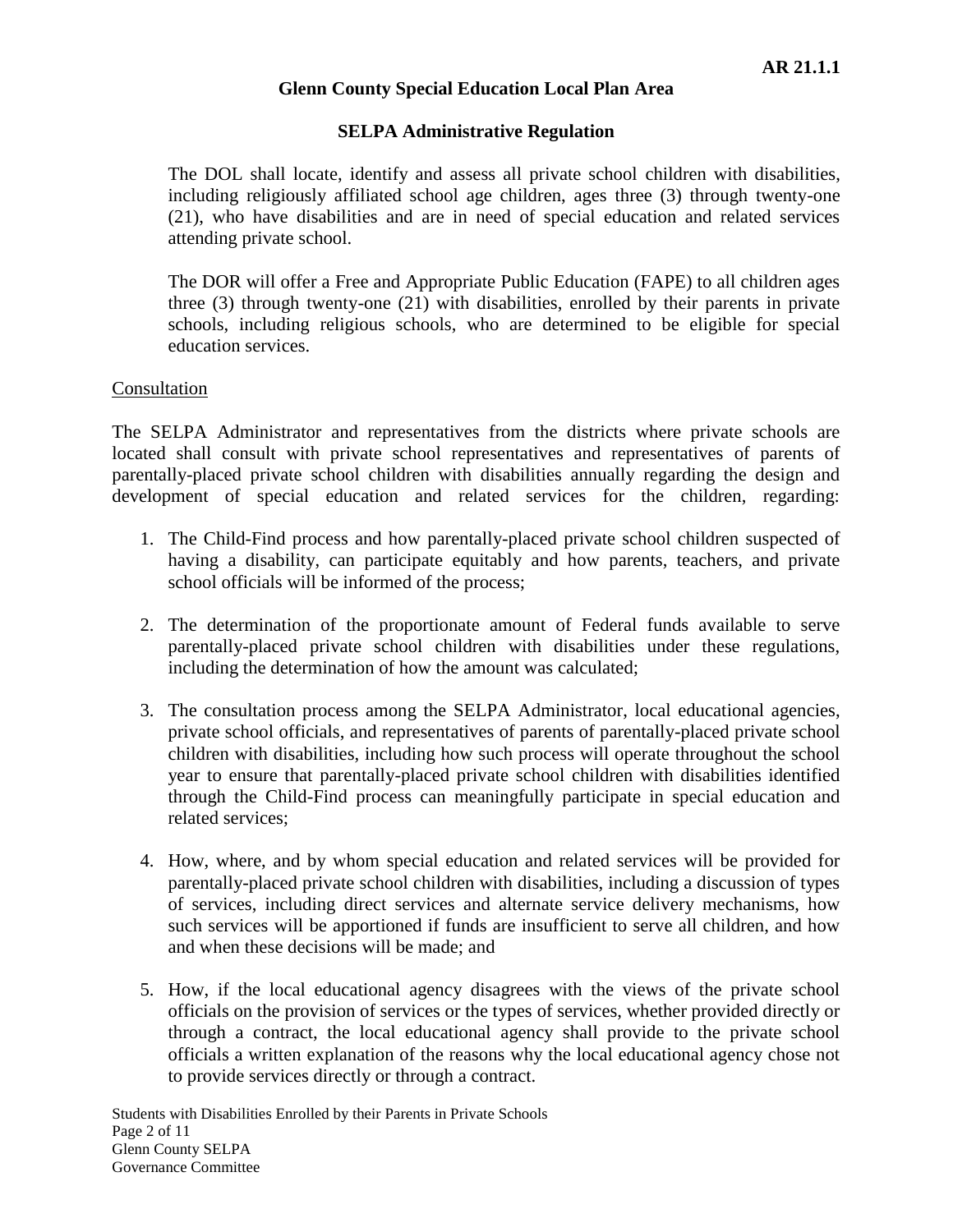### **SELPA Administrative Regulation**

When timely and meaningful consultation, as described above, has occurred, the SELPA Administrator shall obtain a written affirmation (**TBD**) signed by the representatives of participating private schools and if such representatives do not provide such affirmation within a reasonable period of time, the SELPA Administrator shall forward the documentation of the consultation process to the California Department of Education.

A private school official has the right to submit a complaint to the California Department of Education (CDE), if:

- 1. The SELPA's consultation was not meaningful and timely; or
- 2. The SELPA did not give due consideration to the views of the private school official.

If a complaint is filed:

- 1. The private school official must provide the CDE with the basis of the complaint of noncompliance; and
- 2. The SELPA Administrator must forward the appropriate documentation to the CDE.

If the private school official is dissatisfied with the decision of the CDE, he/she may appeal the decision to the U.S. Department of Education.

The SELPA Administrator shall also send a letter to private schools outlining the services to be provided to parentally-placed private school students with disabilities.

#### Child Count

- 1. The SELPA Administrator shall conduct an annual count of the total number of private school children with disabilities enrolled in private schools physically located within the boundaries of the Glenn County SELPA regardless of where the child resides. The count will include a survey of private school administrators and an analysis of data contained in the SELPA Management Information System.
- 2. The child count shall be conducted for attendance on December 1 of the current year for private schools within the Glenn County SELPA boundaries.
- 3. The child count shall be used to determine the amount that the Glenn County SELPA must spend on providing special education and related services to private school children with disabilities in the current fiscal year.

#### Private School Funding Calculation

Students with Disabilities Enrolled by their Parents in Private Schools Page 3 of 11 Glenn County SELPA Governance Committee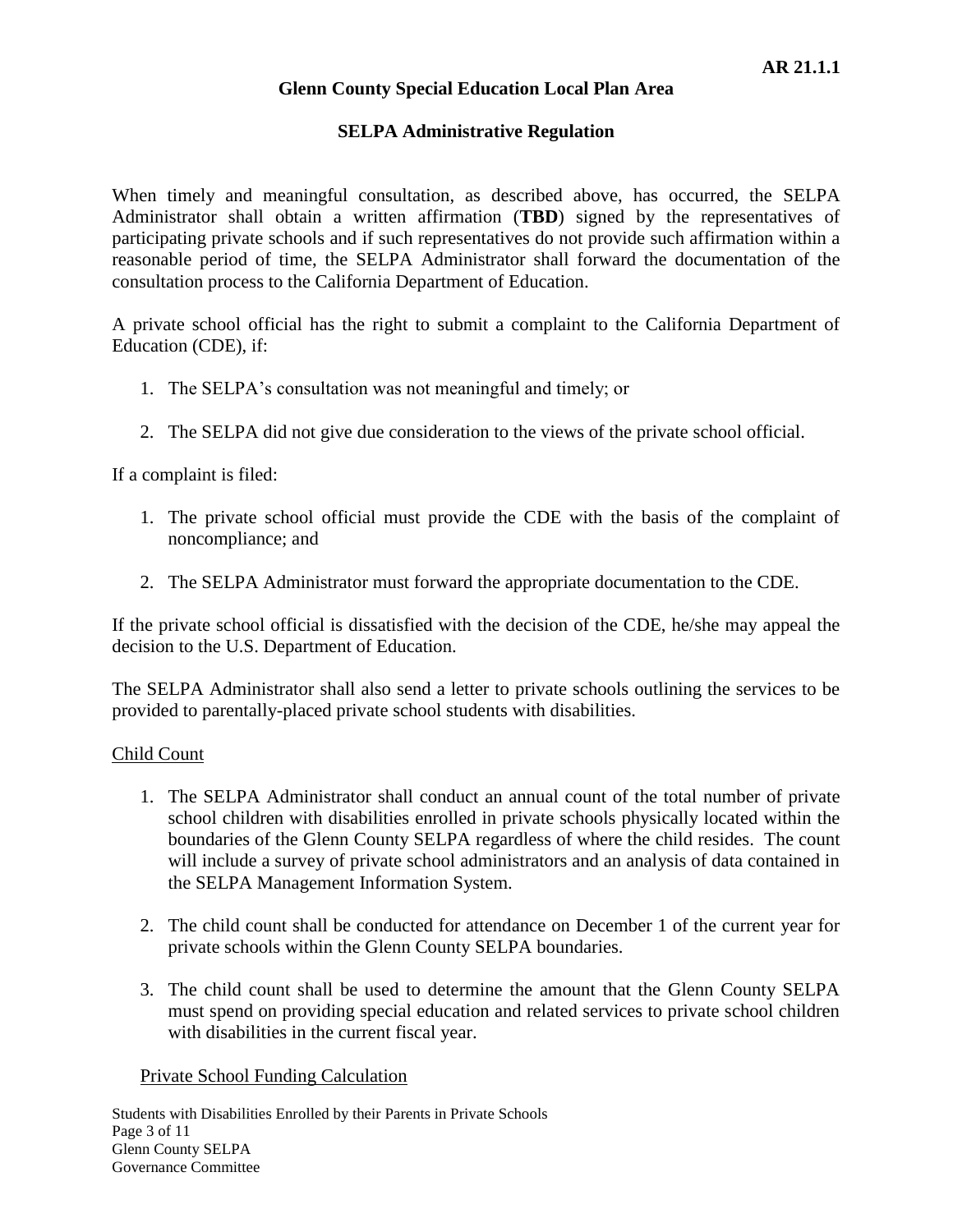#### **SELPA Administrative Regulation**

Pursuant to federal and state law and regulations, the Glenn County SELPA shall spend a proportionate share of federal funds to provide special education and related services to private school children with disabilities ages three (3) to twenty-two (22) eligible for special education services. The calculation is based on Federal Grants allocated during the current school year. The procedure for determining the proportionate amount of Federal Funds available to serve parentally-placed private school students with disabilities is:

Formula for ages 3-22:

| Eligible Parentally-placed               |               |                            |
|------------------------------------------|---------------|----------------------------|
| Private School Students (3-22)           | $X$ 611 Grant | $=$ Total amount to expend |
| Total SELPA (3-22) Eligible Unduplicated | Amount        | for private school         |
| Pupil Count (including above number)     |               | students $(3-22)$          |

Example:

$$
\frac{8}{1012} = 0.008 \qquad X \qquad $1,250,000 \qquad = $10,000
$$

Formula for ages 3-5:

| Eligible Parentally-placed              |                     | Total preschool          |
|-----------------------------------------|---------------------|--------------------------|
| Private School Students (3-5)           | $X \quad 619$ Grant | $=$ amount to expend for |
| Total SELPA (3-5) Eligible Unduplicated | Amount              | private school students  |
| Pupil Count (including above number)    |                     | $(3-5)$                  |

Example:

2 = 0.025 X \$36,000 = **\$900** 80

Total Federal funds to be expended based on  $#$  of privately placed children = \$10,900.

For the purpose of calculating the 'formula for ages 3-5' above, children aged three through five are considered to be parentally-placed private school children with disabilities if they are enrolled in a private school that meets the definition as stated in this regulation. Child-Find

1. The SELPA Administrator shall undertake the following Child-Find activities with regard to private school children ages three (3) to twenty-two (22):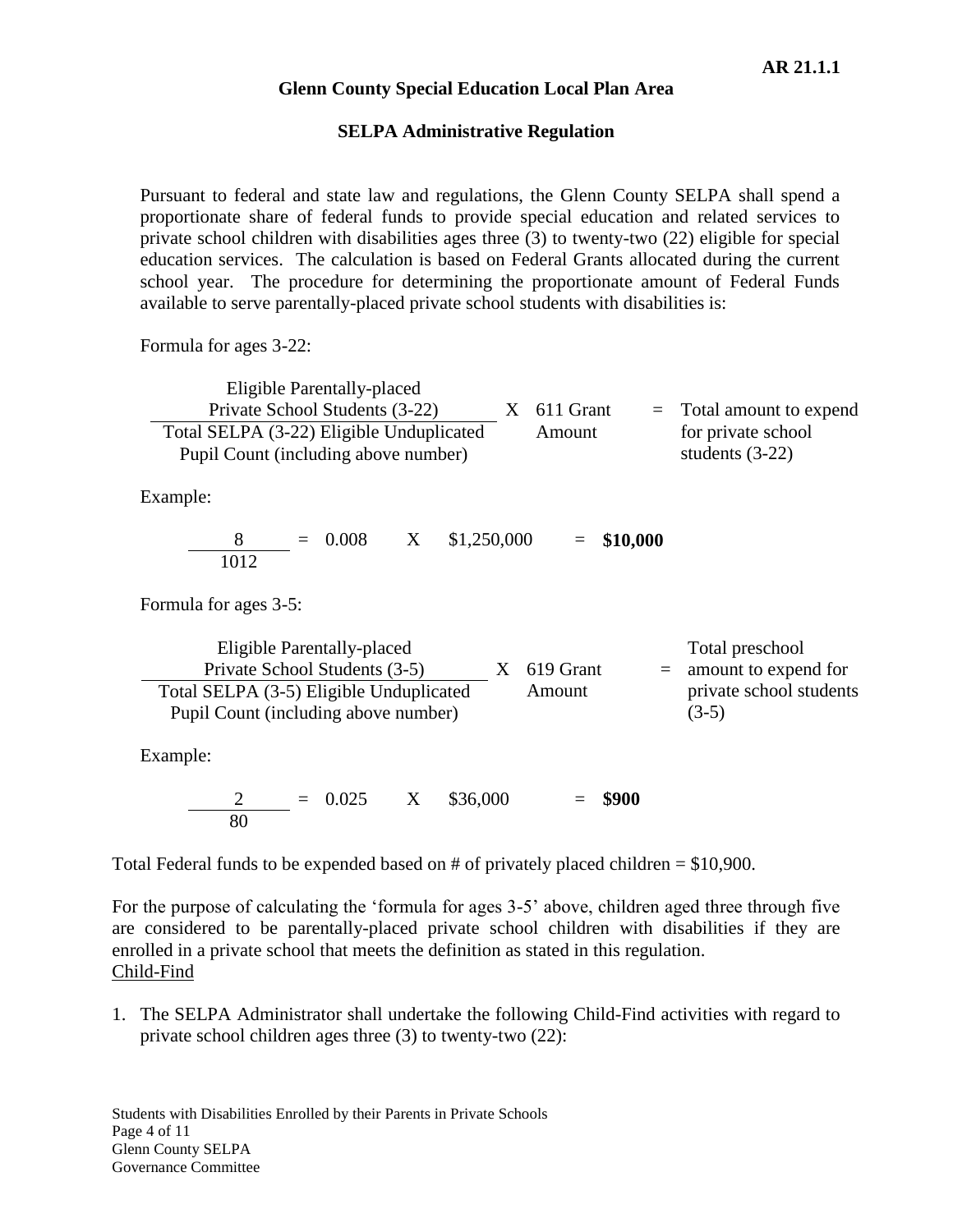## **SELPA Administrative Regulation**

- a. Consult with representatives of private school children with disabilities (including private school administrators, teachers , parents, and students) regarding the Child-Find process, including, but not limited to, criteria for special education eligibility and special education referral procedures under federal and state laws and regulations.
- 2. Distribute materials to representatives of private school children with disabilities (including private school administrators, teachers, parents and students) regarding issues, including but not limited to, criteria for special education eligibility and special education referral procedures under federal and state laws and regulations.
- 3. The Local Education Agencies shall ensure that Child-Find activities undertaken for private school students are comparable to activities undertaken for children with disabilities ages three (3) to twenty-two (22) with disabilities in public schools.

*Note: The proportionate share of federal funds that private schools are entitled to shall not be used for Child-Find activities.*

## Special Education Referral

- 1. Students may be referred for special education instruction and services only after the resources of the general education program have been considered and, where appropriate, utilized.
- 2. If, after considering, and where appropriate, utilizing general education resources, representatives of private school children with disabilities (including private school officials, teachers, and parents) determine that a private school child may be eligible for special education services, a referral shall be directed to the District of Location. The DOL will forward referrals for preschool children to the Glenn County Department of Education.

## Evaluation

1. The DOL shall respond to the request for assessment with a written assessment plan or a written refusal to assess within 15 days of the date of receipt of referral.

2. If an evaluation is deemed appropriate, the DOL shall complete a comprehensive evaluation as per EC 56320. However, since the district of residence may be required to provide the student with a free appropriate public education, the district of residence may choose to assess the student for eligibility and/or the nature and extent of special education and related services.

*Note: If the DOL completes the evaluation, the DOL shall request permission from the parent to share assessment results with the DOR at the same time that consent is obtained for the evaluation. (EC 56515(c)(31))*

Students with Disabilities Enrolled by their Parents in Private Schools Page 5 of 11 Glenn County SELPA Governance Committee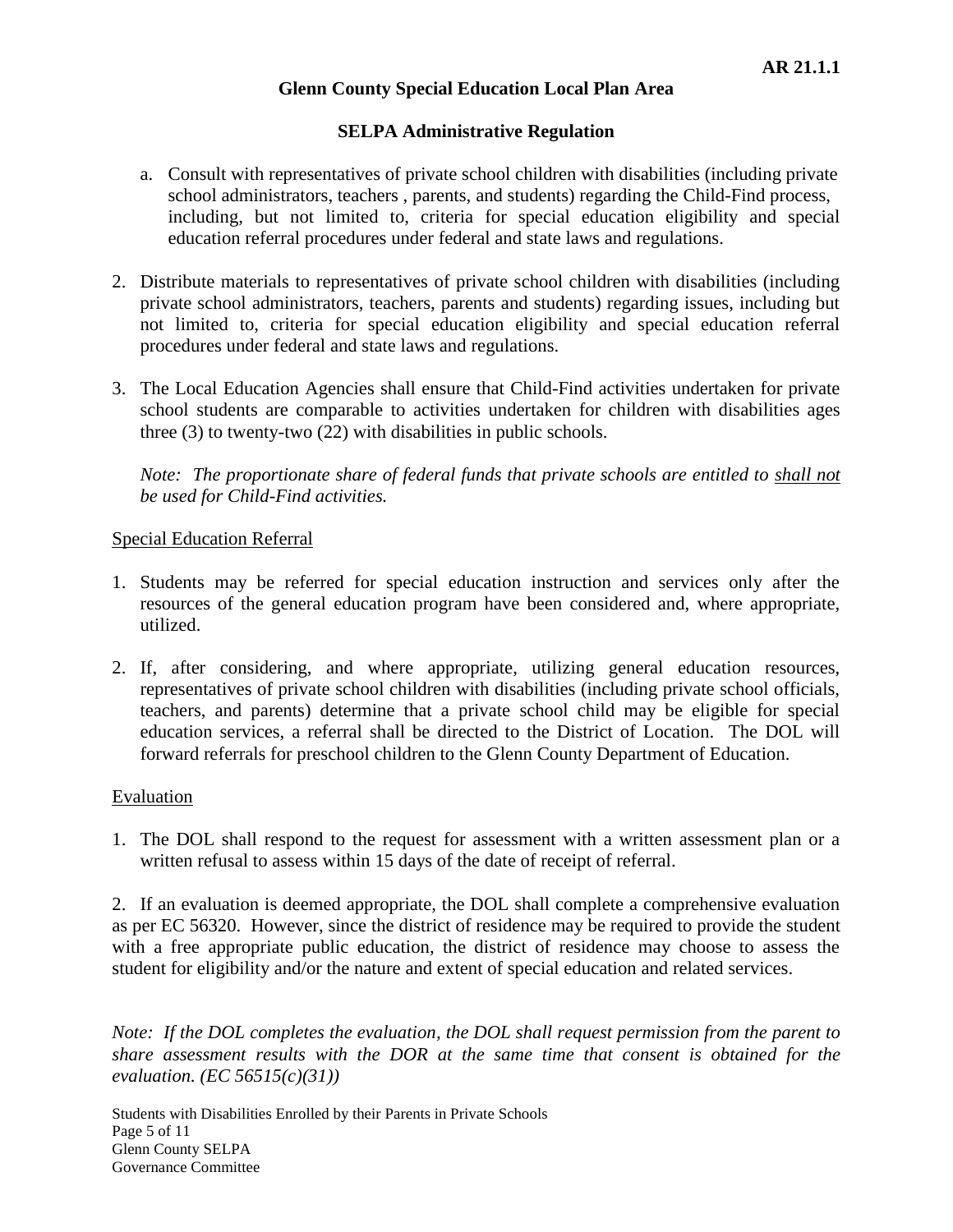## **SELPA Administrative Regulation**

## Initial Individual Education Program (IEP) Team Meeting

1. Upon completion of the evaluation the DOL shall conduct an IEP meeting.

*Note: The DOL shall also invite the DOR to attend the IEP.*

- 2. The IEP Team shall share the results of the evaluation and make the appropriate determination regarding eligibility. If the IEP Team finds the student is eligible for services, the district will advise the parents regarding the rights of students placed by their parents in private schools and do one of the following:
	- a. If the parents of a private school child with a disability are interested in enrolling their child in public school or are unsure of their intentions, the IEP Team shall develop an IEP for the child. If the parents agree and consent to the IEP, the IEP shall be implemented without delay following the IEP meeting and following the proper enrollment of the student at the DOR. If the parents agree with the IEP but decide to have their child attend the private school, the IEP Team shall have the parents sign the appropriate certification (**see attachment TBD**) and offer to develop a Service Plan for the student.
	- b. If the parents of a private school child with a disability are clearly not interested in enrolling their child in public school but request that special education services be provided, the IEP Team shall have the parents sign the appropriate waiver and develop a Service Plan ("SP") in accordance with these regulations, and federal and state laws and their regulations.
	- c. If the parents of a private school child with a disability indicate that they do not intend to enroll their child in a public school and do not want special education services for their child, the IEP Team shall have them sign the appropriate waiver but will not develop an IEP or Service Plan.
	- d. If the parents do not sign the waiver, an IEP should be developed.

#### Students Residing Outside the SELPA and Attending a Private School Inside the SELPA

In cases where the DOR is located outside the Glenn County SELPA, the DOL will collaborate with the DOR in the same manner as addressed above. If this is not feasible, the DOL shall assume responsibility for the initial assessment. The DOL shall contact the DOR and invite the DOR to the IEP meeting.

Students Residing Inside the SELPA and Attending Private Schools Outside the SELPA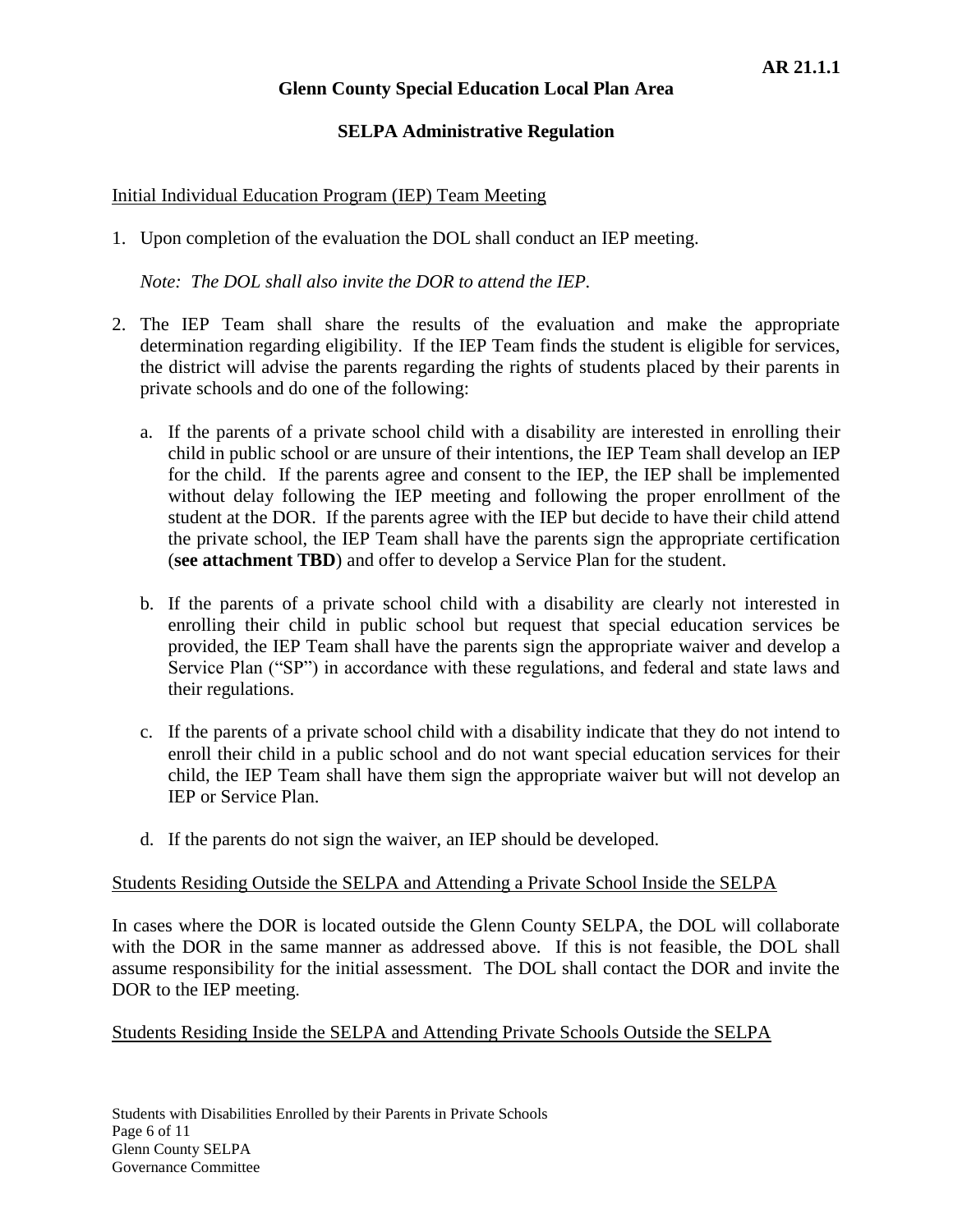## **SELPA Administrative Regulation**

Federal law requires that the district where the private school is located be responsible for the Child-Find and processing of referrals. Therefore, the district of location for a private school located outside the boundaries of the Glenn County SELPA may or may not include the DOR in the evaluation process. If contacted, the DOR will collaborate with the DOL as appropriate and be prepared to offer FAPE at the IEP meeting. The DOR may conduct its own assessments as appropriate with parental consent.

When a DOR receives a referral for a student attending a private school outside the SELPA, the DOR shall refer the parent to the DOL. The DOR shall collaborate with the DOL and be prepared to offer FAPE at the IEP meeting.

## Service Plan

- 1. Each private school child with a disability, who has been designated to receive services under this policy, shall have a Service Plan that describes specific special education and related services that the DOL shall provide to the child. The services available on a Service Plan are determined by the SELPA Administrator in consultation with private school representatives. The DOL shall ensure that a representative of the private school attends each meeting involving an individual child's Service Plan. If the private school representative cannot attend, the DOL shall use other methods to ensure participation by the private school, including individual or conference telephone calls.
- 2. If the Service Plan Team determines that transportation is necessary for the child to benefit from or participate in the services provided in the child's Service Plan, a private school child with a disability shall be provided transportation, depending on the scheduling of the services:
	- a. From the child's school or home to the service site, other than the private school; and/or
	- b. From the service site to the private school or child's home.

Transportation shall not be provided from the child's home to the private school.

The cost of transportation shall be included in calculating whether the Glenn County SELPA has spent a proportionate amount of funding on private school children with disabilities.

- 3. No private school child with a disability has an individual right to receive some or all of the special education services that the child would receive if enrolled in public school (E.C.56174.5).
- 4. The services provided pursuant to a Service Plan may be provided at a private school, including a religious school, to the extent consistent with law. The location of the services shall be set out in the student's Service Plan. Services and, when appropriate, materials and equipment must be secular, neutral and non-ideological. The SELPA shall not use its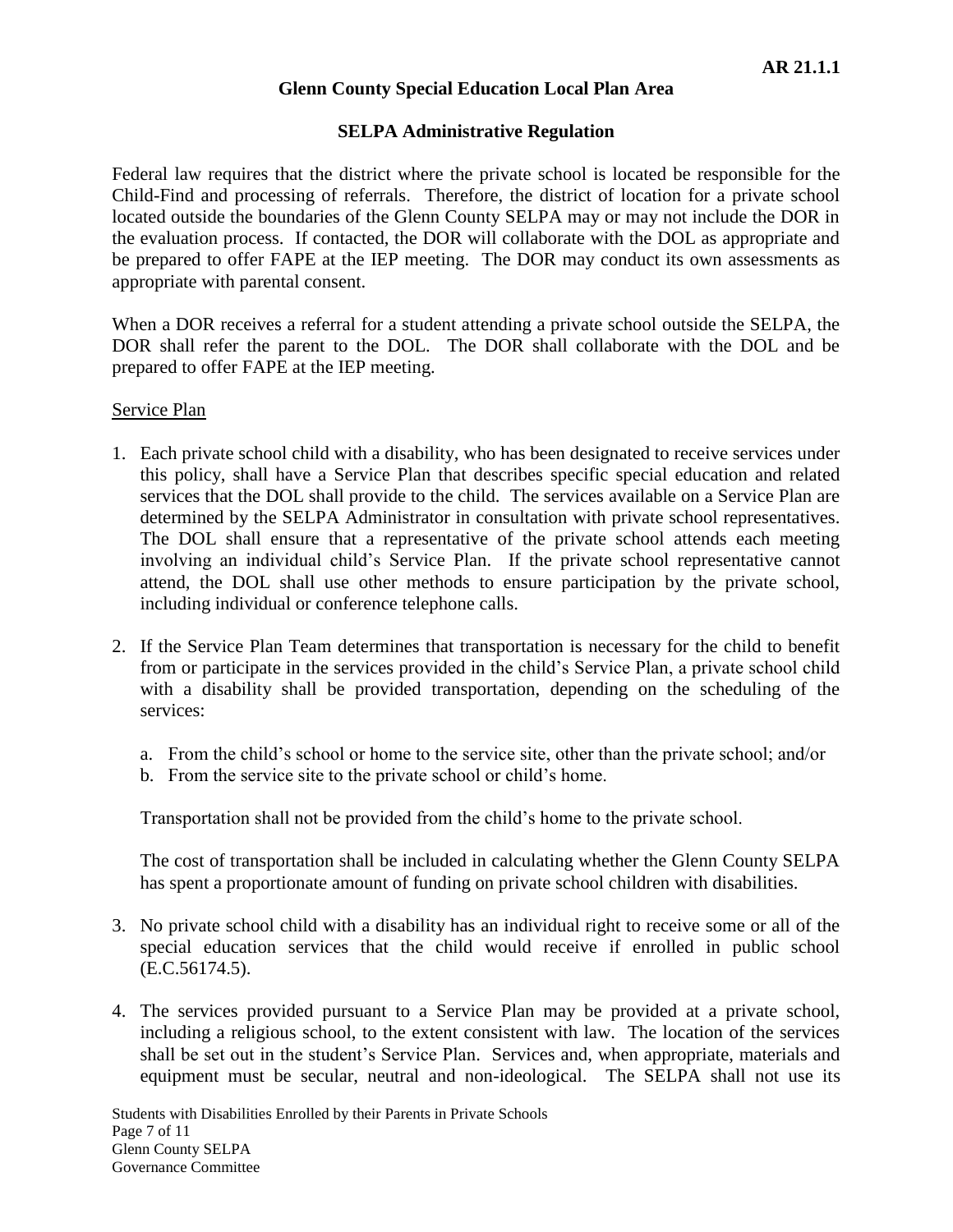# **SELPA Administrative Regulation**

proportionate share of federal funding to finance the existing level of instruction in a private school or to otherwise benefit the private school.

5. Services must be provided by personnel meeting the same standards as personnel providing services in the public schools. Services may be provided by employees of a public school or through contract with an individual, agency, organization or other entity. The district may contract with private school personnel to provide services if the services are provided outside that person's regular school day and under the supervision of district personnel.

*Note: Upon the initial development of a service plan, and each year after, the DOL shall send copies of the service plans to the DOR with consent from the student's parents*.

## Annual Offers of a Free and Appropriate Public Education

- 1. All children with disabilities eligible for special education who reside in the Glenn County SELPA are entitled to receive a FAPE from the District of Residence, if they are enrolled in public school. One year after an eligible private school child's initial IEP Team meeting and annually thereafter, the DOL shall obtain parent consent and shall send the DOR copies of service plans for all students currently receiving service and a list of students who are eligible for special education and not currently receiving services. Annually, the DOR shall notify the parents of eligible children in writing (**see attachment TBD**) that the District of Residence:
	- a. Continues to offer a FAPE in accordance with federal and state laws and regulations;
	- b. Is ready, willing, and able to schedule an IEP Team meeting for their child in order to offer the child a FAPE, subject to assessment, if appropriate, if the parents express an interest in enrolling their child in public school.

The parents shall be requested to send the document back to the District of Residence and indicate their agreement with one of the following statements:

- a. \_\_\_\_\_ I understand that the District of Residence continues to offer my child a free appropriate public education (including appropriate special education and related services) if he/she is enrolled in public school. I choose to continue to parentally place my child in a private school; and:
	- I am not interested in receiving any special education services under either a Service Plan or IEP, at this time.

Or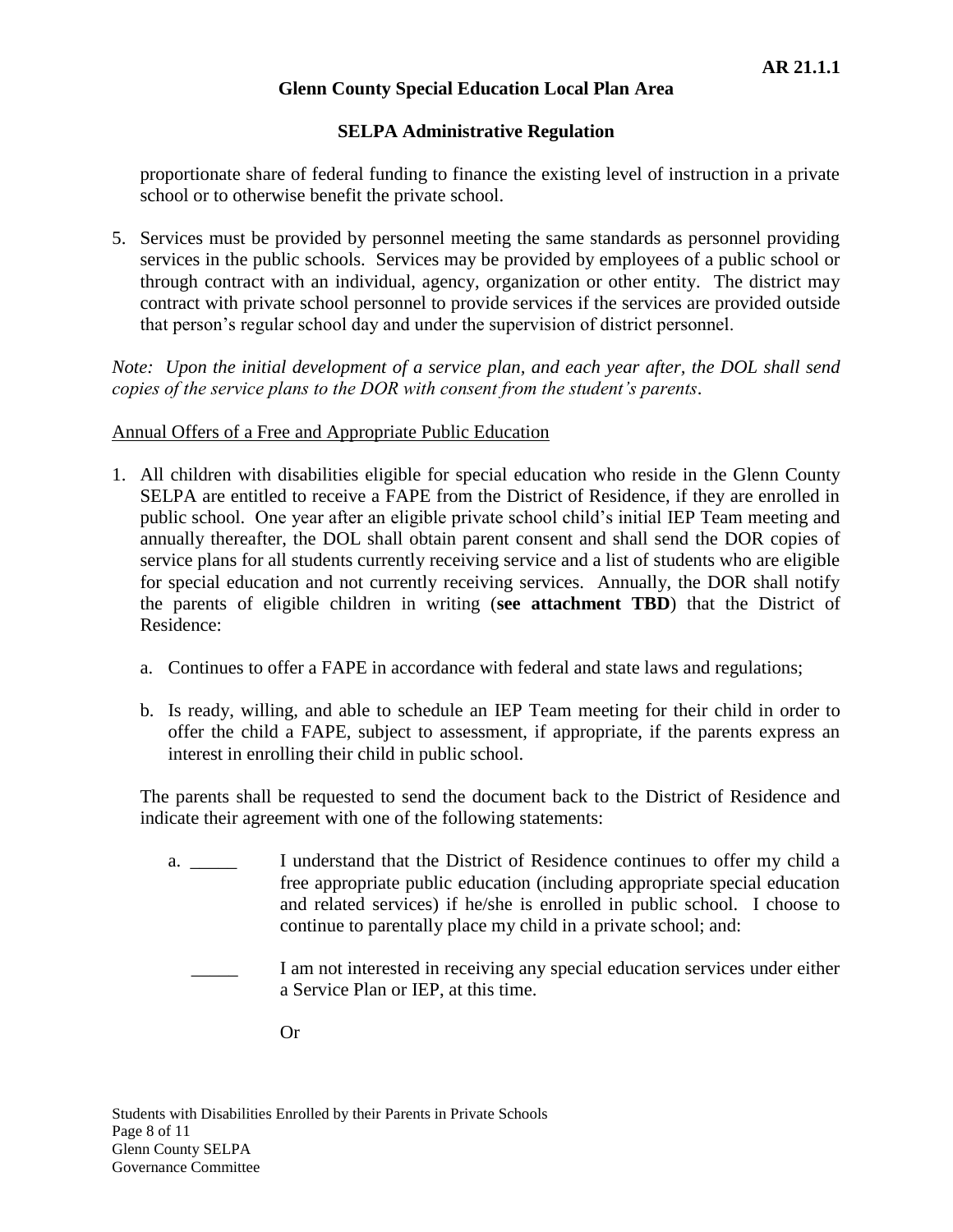## **SELPA Administrative Regulation**

I would like my child to continue to receive services pursuant to his/her Service Plan. I am not interested in enrolling my child in private school.

b. \_\_\_\_\_ I am interested in enrolling my child in public school and/or discussing service and placement options in the public school. I would like to schedule an IEP Team meeting for my child. Please call me at: [parent inserts phone number] in order to schedule the IEP meeting.

If the parents do not return the form, an IEP meeting notice shall be mailed to parents, an IEP meeting shall be convened, and an offer of FAPE made in an IEP.

2. On the year when the triennial evaluation is due, the District of Residence shall conduct the triennial evaluation, as necessary, and convene an IEP Team meeting. The IEP Team shall determine the student's continuing eligibility for special education and, if the student continues to be eligible for services, either develop an IEP or service plan, as appropriate.

# Private Preschool Students with Disabilities  $(Age 3.0 - 5.11)$

All preschool referrals shall be directed to the Glenn County Department of Education (GCOE). GCOE staff will conduct a comprehensive special education evaluation based on each student's unique needs. At the completion of the evaluation the GCOE will convene an IEP meeting with the District of Residence. If found eligible, the student will be offered a free appropriate public education in the least restrictive environment. If the parent declines the IEP developed for the child and elects to enroll his/her child in a private preschool, the eligible preschool child with a disability shall be considered a parentally-placed private school student. In this case, the DOL shall offer a Service Plan for the student consistent with Federal and State laws and implementing regulations. The private preschool must meet the definition of private school or facility described in the section on definitions.

## Dispute Resolution

- 1. Pursuant to federal regulations, parents are not entitled to a due process hearing involving disputes over the contents, quality, or implementation of Service Plans (SP). A parent's right to seek a due process hearing is limited to the issue of the SELPA/LEA's failure to identify, locate, and assess a parentally-placed private school student.
- 2. Disputes regarding this policy and procedures may be resolved pursuant to local uniform complaint policies and procedures, and/or by filing a complaint with the California Department of Education, pursuant to Title 5 of the California Code of Regulations Section 4600 et seq.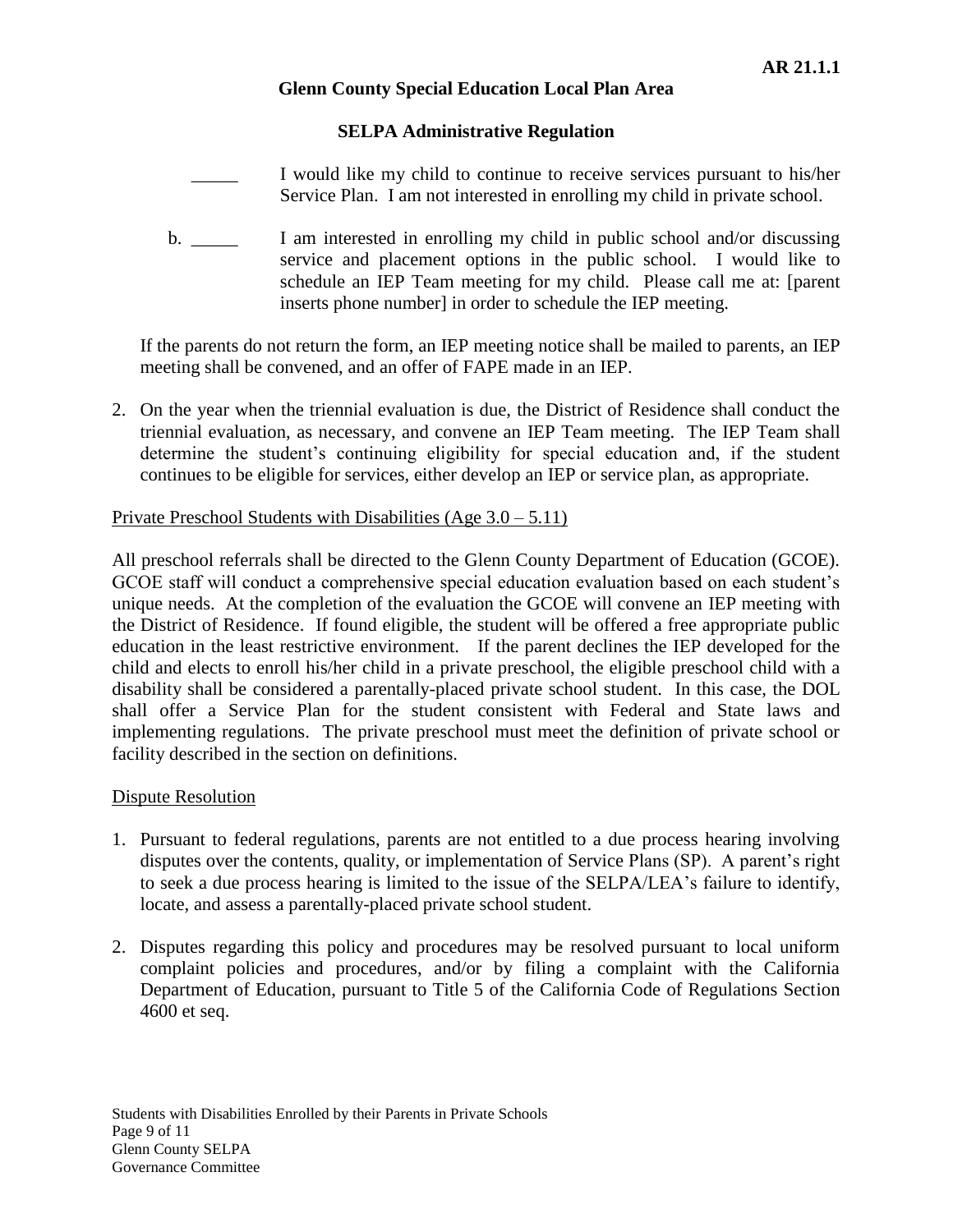#### **SELPA Administrative Regulation**

3. No parentally-placed private school child with a disability has an individual right to receive some or all of the special education and related services that he/she would receive if enrolled in a private school.

Timeline to Ensure Timely and Meaningful Consultation

- (By April 1) 1. The Glenn County SELPA Administrator will send letter **(TBD)** and attachment (**TBD)**, relevant code sections from IDEA, to administrators of private schools. A listing of private schools can be accessed at: [www.cde.ca.gov/sp/ps/rq/ap/coe\\_logon.asp.](http://www.cde.ca.gov/sp/ps/rq/ap/coe_logon.asp)
- ( By May 1) 2. The Glenn County SELPA Administrator and representatives from DOLs will meet with representatives from private schools and parents of parentally-placed private school students. Use agenda/check list **(TBD)** to guide completion of required content of consultation.
- (Date of Meeting)3. Obtain written affirmation that timely and meaningful consultation has occurred with representatives of private schools and parents of parentallyplaced private school students. **(TBD)**
- (By June 1) 4. The SELPA Administrator sends letter to private schools outlining the services to be provided to parentally-placed private school students with disabilities. **(TBD)**
- (On-going) 5. The DOL receives referrals for evaluation from private schools throughout the year. Eligible students will have access to SELPA determined services identified in their Service Plan, based on availability of proportionate share of funds.

*Legal References:* CALIFORNIA EDUCATION CODE Sections 56170 – 56174.5 Sections 56515(c)(3)

UNITED STATES CODE TITLE 20 Section 1412(a)(10) (A)

CODE OF FEDERAL REGULATIONS Sections 300:130-144

Forms needed: Consultation letter and format Annual Offer of FAPE and parent response

Students with Disabilities Enrolled by their Parents in Private Schools Page 10 of 11 Glenn County SELPA Governance Committee